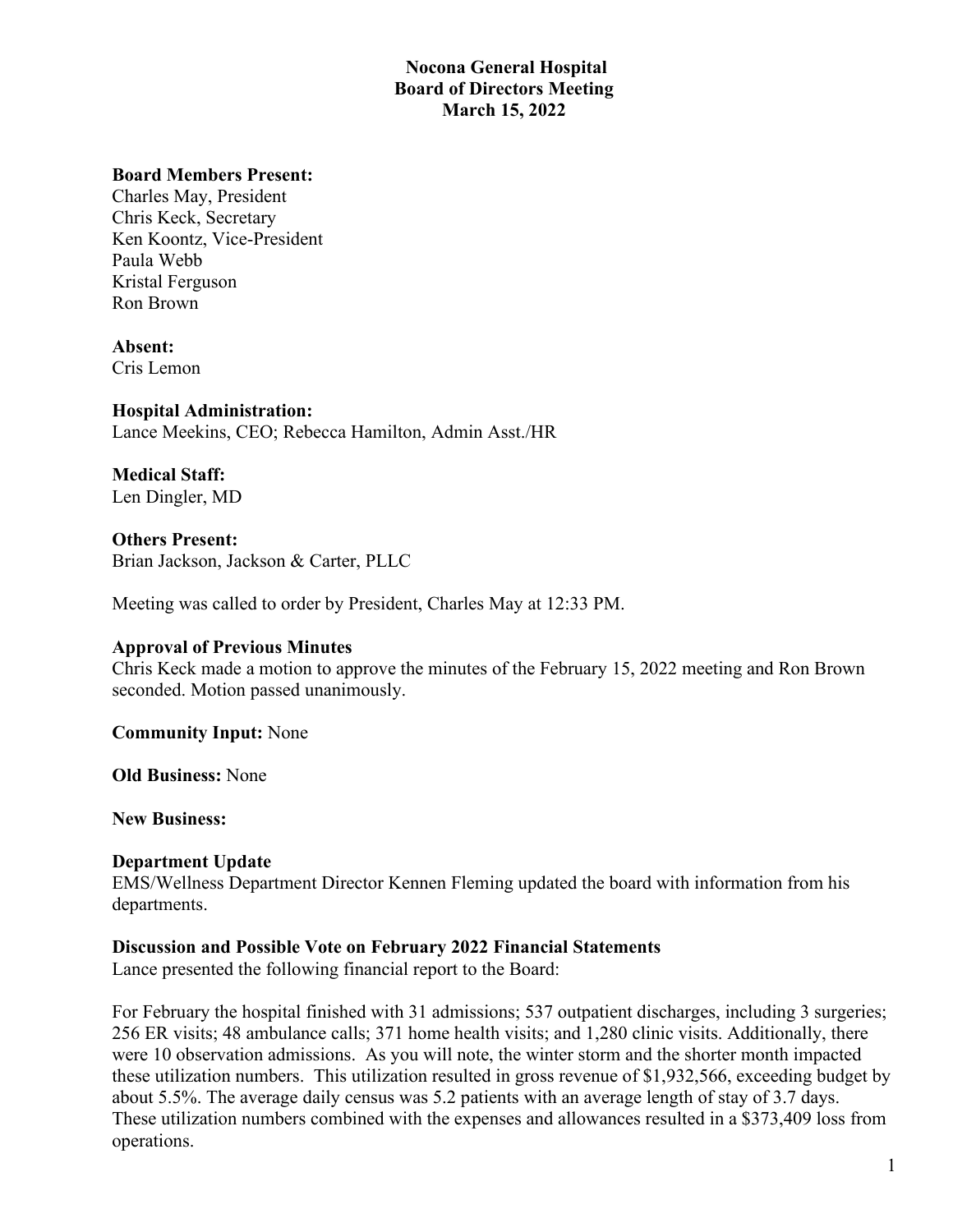For year over year comparison:

- Gross revenue is exceeding budget by about 23% this year, and is up almost 17% over last year. Net revenue is up 9%, expenses are about the same.
- The ADC is up about 0.5 from last year.
- Admissions are up 16%.
- The ALOS is down .3 days.
- Outpatient discharges are up 13%.
- ER visits are up 25%.
- Ambulance calls are up 15%.
- Obs admissions are down 13%.
- O/P surgeries are up 52%.
- Clinic visits are up 10%.
- FTEs are unchanged from this time last year.

On the net revenue front the hospital benefited greatly from QIPP payments for the first quarter of year 5 (\$710,000), the monthly payments for November and December (\$55,000), and a Year 4 adjustment period (\$134,000).

Additionally, we are reserving about \$600,000 in QIPP payments until the end of the QIPP year as a safety net in case we do not fully receive our IGT payments. This is plausible as the monthly return is based on the current census of each facility, while the IGT submitted was based on 2018 census. With 2 years of COVID it is possible that a facility's census could decrease to a point that the IGT is not fully recaptured. Due to this, there are 4 facilities for which we are withholding all component 2-4 payments. If a facility is short then these funds will be used to make the hospital whole on the IGT. If this shortage does not come to fruition, then the withheld payments will be distributed as normal. Please note that approximately 43% of these withheld payments would otherwise belong to the hospital as component 2- 4 payment benefit.

Supplies and expenses are well over budget as we replenished our COVID testing supplies and pharmaceuticals once again.

Paula Webb made a motion to accept the February Financial report as presented. Ken Koontz seconded, and the motion carried unanimously.

## **Discussion and Possible Vote on Certification of Unopposed Candidates**

Ken Koontz made a motion to certify the three unopposed candidates up for reelection: Ron Brown, Cris Lemon, and Charles May. Chris Keck Seconded the motion, and the motion carried unanimously.

## **Discussion and Possible Vote on Cancellation of May 7, 2022 Election**

Ken Koontz made a motion to cancel the May 7, 2022 election, and Paula Webb seconded the motion. Motion carried unanimously.

## **Discussion and Possible Vote on Award of Proposal for Parking Addition and Fire Lane Project**

We advertised for three weeks in the local paper, and our architects reached out to a couple of contractors in the Wichita Falls area to submit bids for the addition. One bid was received and opened yesterday, March 14<sup>th</sup>. The bid was for \$237,600, well above the expected cost. Architect David Hartwell recommends tabling the award until further research can be done regarding the soil/base prep work needed for the fire line.